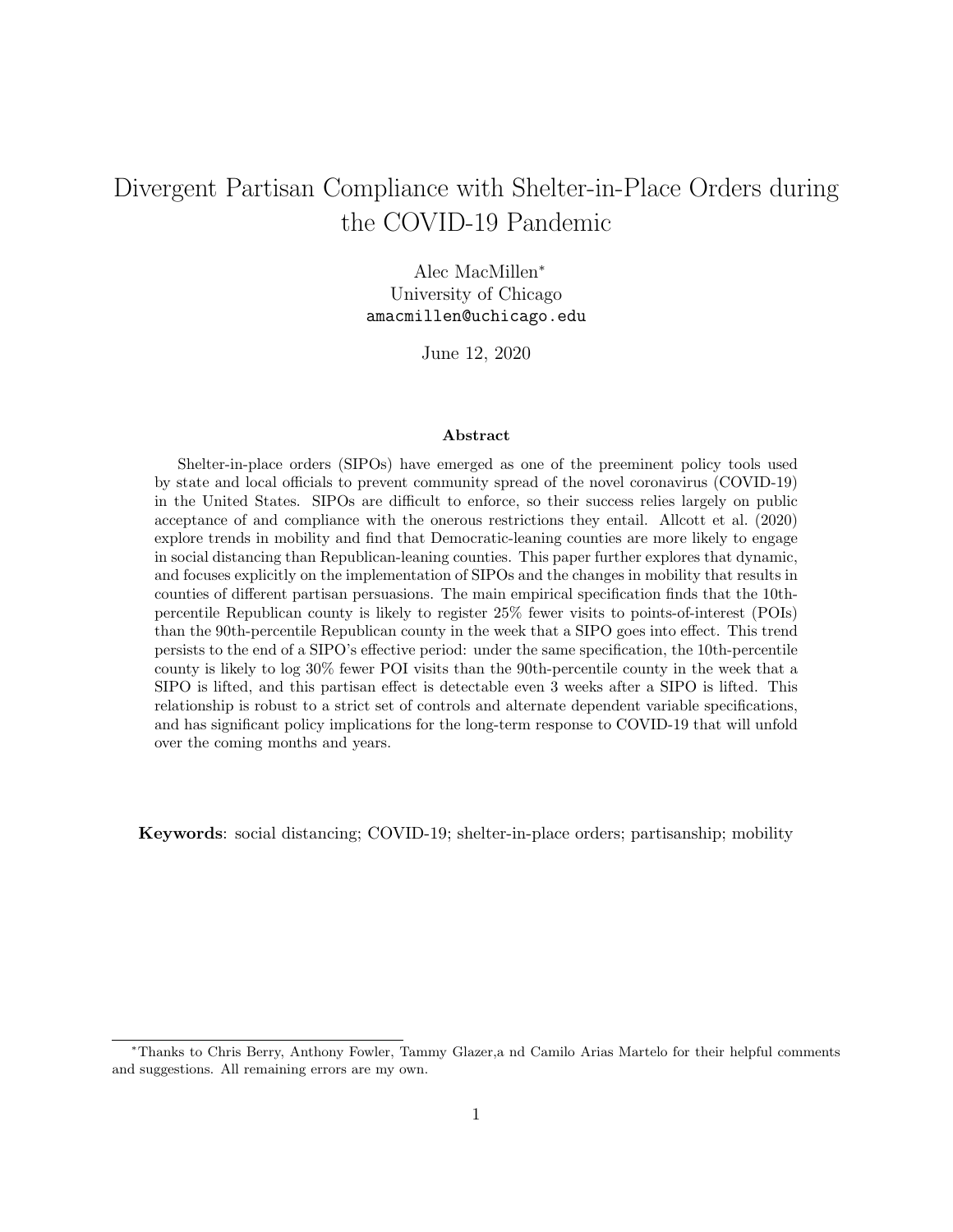#### 1 Introduction

Since first being identified in Wuhan province in December 2019, the novel coronavirus (COVID-19) has wreaked havoc across the globe. As of June 12, 2020, more than 7.2 million cases and 413,000 deaths have been reported worldwide, and the United States holds the dubious distinction of being the global leader in both confirmed cases (2.1 million) and deaths (116,000). COVID-19 is a highly infectious respiratory disease that spreads easily between humans, so federal, state, and local governments have sought to reduce community transmission by enforcing shelter-in-place orders (SIPOs) to encourage, and in many cases require, that citizens "stay safe, stay home" and avoid going outside for non-essential purposes. Since March 2020, 42 states have issued statewide mandatory SIPOs that have lasted anywhere from a few weeks to nearly three months. Even in states without formal SIPOs, some counties have taken the initiative to direct their residents to stay home.

SIPOs, of course, are policies of such scale that they are difficult to enforce, and their success relies largely on public compliance. [Allcott et al.](#page-13-0) [\(2020\)](#page-13-0) examine trends in travel during the first half of 2020 using metrics from mobility company SafeGraph and find that American communities are not all equal in their adherence to social distancing directives. Using data on visits to points-of-interest ("POIs") across the nation, they find that residents of Republican-leaning counties are statistically much less likely to reduce their movement as compared to their counterparts in Democratic-leaning counties. These findings have significant implications both health-wise and economically, and also serve to illustrate deep-seated cleavages in public sentiment and trust in institutions. I expand on Allcott et al.'s methodology to examine these divergent partisan trends in mobility related directly to the implementation of SIPOs. Do counties of different partisan persuasions react to SIPOs differently? If so, how do these differences persist or dissipate as time passes from the beginning of the SIPO to the end, and beyond?

# 2 Literature Review

Despite the short timeframe since the advent of COVID-19 and the rapidly changing nature of the situation, there is an extensive literature examining policy responses to the pandemic. Several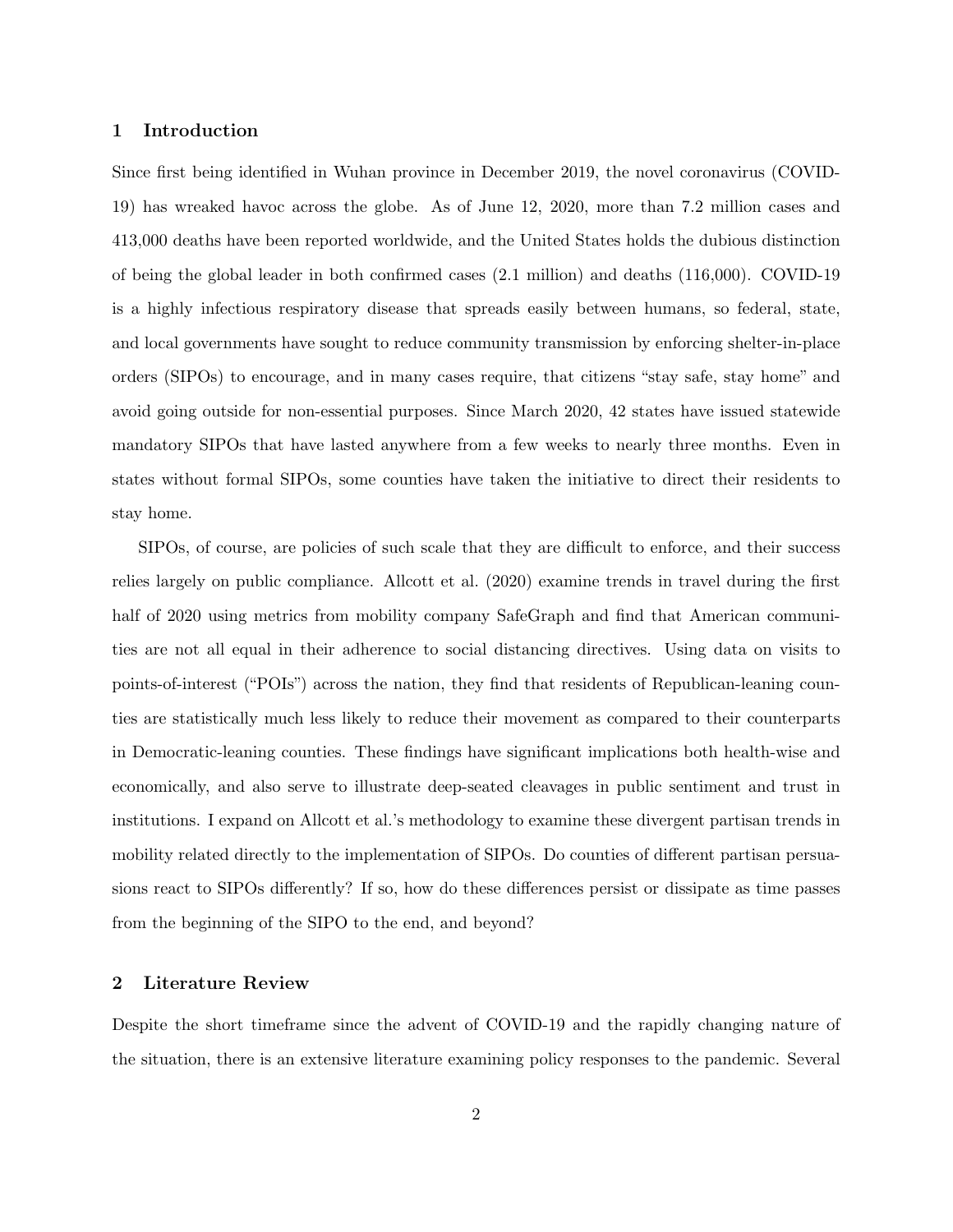studies have attempted to quantify the epidemiological effects of SIPOs: [Courtemanche et al.](#page-13-1) [\(2020\)](#page-13-1) find that such orders, along with bans on large gatherings, have had statistically significant effects on lowering the case growth rate. [Dave et al.](#page-13-2) [\(2020\)](#page-13-2) concur that SIPO adoption contributed to declining case rates, although they stress the majority of these benefits accrued to early adopters and high-population density states. Using a synthetic control study design, [Friedson et al.](#page-13-3) [\(2020\)](#page-13-3) find that California's SIPO reduced COVID-19 cases by 125.5 to 219.7 per 100,000 population within a month. [Greenstone and Nigam](#page-13-4) [\(2020\)](#page-13-4) take an actuarial approach and project that 3-4 months of social distancing starting in March 2020 would save 630,000 lives by October 2020, equivalent to approximately \$8 trillion according to the US government's definition of the statistical value of a life.

A rich literature has also emerged using human mobility, rather than COVID-19 prevalence, as an outcome of interest. [Abouk and Heydari](#page-13-5) [\(2020\)](#page-13-5) use mobility data and an event-study design to rank the effectiveness of several policy interventions at reducing social interaction. They find that statewide SIPOs had the strongest causal impact on reducing social interactions. Conversely, [Gupta](#page-14-0) [et al.](#page-14-0) [\(2020\)](#page-14-0) find that emergency declarations, not SIPOs, had the largest impact on reductions in mobility, and they thus argue that individuals will voluntarily engage in social distancing once they are aware of the health risks of failing to do so. To the extent that the timing of statewide SIPOs determines trends in mobility, [Adolph et al.](#page-13-6) [\(2020\)](#page-13-6) assert that the party membership of sitting governors explains variation in timing of these SIPOs - namely, Republican governors were significantly more likely to refrain from issuing statewide SIPOs until later than their Democratic counterparts. At the individual level, in an analysis most closely related to that of this paper, [Painter and Qiu](#page-14-1) [\(2020\)](#page-14-1) show that residents of Republican counties are less likely to stay at home after a state SIPO has been implemented relative to those in Democratic counties.[1](#page-0-0)

A logical hypothesis from the existing literature is that SIPOs reduce COVID-19 cases and deaths vis-a-vis their impact on human mobility - by reducing or eliminating travel and daily activities outside the home, SIPOs limit opportunities for community spread. Of course, SIPOs

<sup>&</sup>lt;sup>1</sup>It's worth highlighting the findings of [Wright et al.](#page-14-2) [\(2020\)](#page-14-2), who show that low-income areas comply less with SIPOs, to note that the direct relationship between partisanship and social distancing adherence may be somewhat confounded by socioeconomic factors.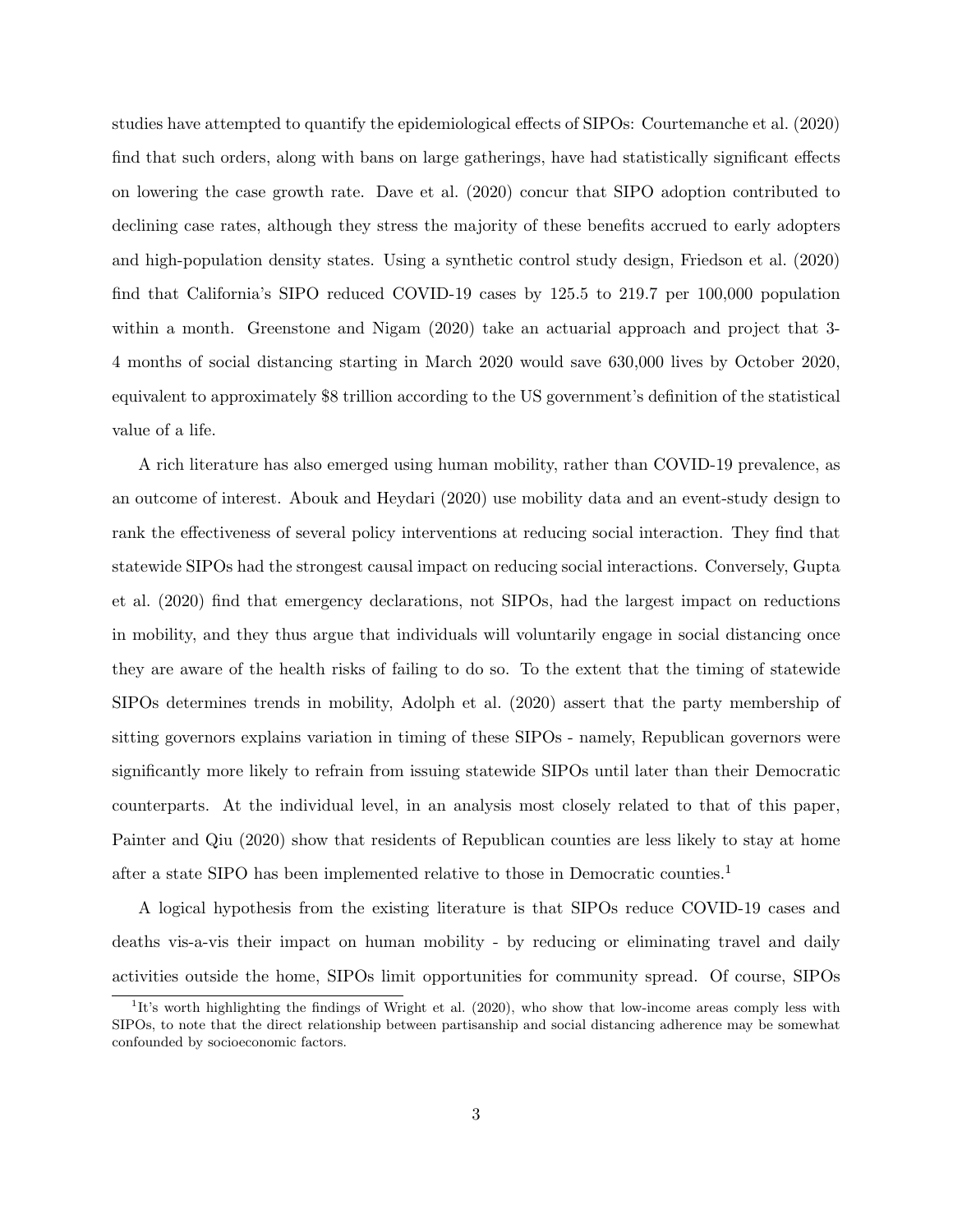are only as effective as the population is compliant, and it is for this reason that understanding the dynamics of SIPO compliance across counties of disparate ideological leanings is particularly important. Anecdotal evidence<sup>[2](#page-0-0)</sup> suggests that there are partisan cleavages in adherence to social distancing, with such reports hitting a peak during the Memorial Day holiday weekend.<sup>[3](#page-0-0)</sup>

This paper aims to address a gap in the existing literature by comparing partisan divergence in adherence to mandatory SIPOs during both the onset and relaxation periods. Understanding how different populations respond to government directives on social distancing will help inform policymaking around public health and economic recovery as the United States moves from handling an acute short-term crisis into managing a longer-term engagement with COVID-19.

## 3 Data & Methodology

#### 3.1 Data Sources

All mobility metrics are derived from data provided by SafeGraph. SafeGraph aggregates GPS pings from approximately 45 million mobile devices to measure foot traffic patterns around a predefined set of points-of-interest (POIs), which include a wide variety of public locations. SafeGraph reports daily counts of visitors to each of approximately 5 million POIs across the United States, as well as the POI's geographic location and industry. The main dependent variable of interest, the log of POI visits by county and by day, is calculated by aggregating data reported at the POI-day level in SafeGraph's Weekly Places Patterns data product. Alternate dependent variable specifications (drawn from SafeGraph's Social Distancing Metrics) include median home and non-home dwell time, defined as the median time spent at the location designed "home" (based on historical location patterns) by all devices within a given geographic and temporal unit.

Information on the main explanatory variable, county-level partisanship, is derived from election returns provided by MIT's Election Data and Science  ${\rm Lab^4}$  ${\rm Lab^4}$  ${\rm Lab^4}$  that was accessed using the elections package in R. Data on COVID-19 cases and deaths at the county level comes from The New York Times.<sup>[5](#page-0-0)</sup> The data include daily counts of cumulative cases and deaths for all counties and

 $2$ See popular accounts in the [Economist,](https://www.economist.com/graphic-detail/2020/04/06/red-and-blue-states-are-divided-over-social-distancing) the [Atlantic,](https://www.theatlantic.com/politics/archive/2020/03/social-distancing-culture/609019/) and the [New York Times.](https://www.nytimes.com/2020/05/25/us/politics/coronavirus-red-blue-states.html)

<sup>3</sup>See stories from the [Guardian](https://www.theguardian.com/world/2020/may/25/americans-defy-covid-19-social-distancing-rules-to-celebrate-memorial-day-holiday) and [Vox.](https://www.vox.com/2020/5/24/21269121/beach-social-distance-memorial-day)

 $4$ [Harris](#page-14-3) [\(2020](#page-14-3)a)

 ${}^{5}$ [Smith et al.](#page-14-4) [\(2020\)](#page-14-4)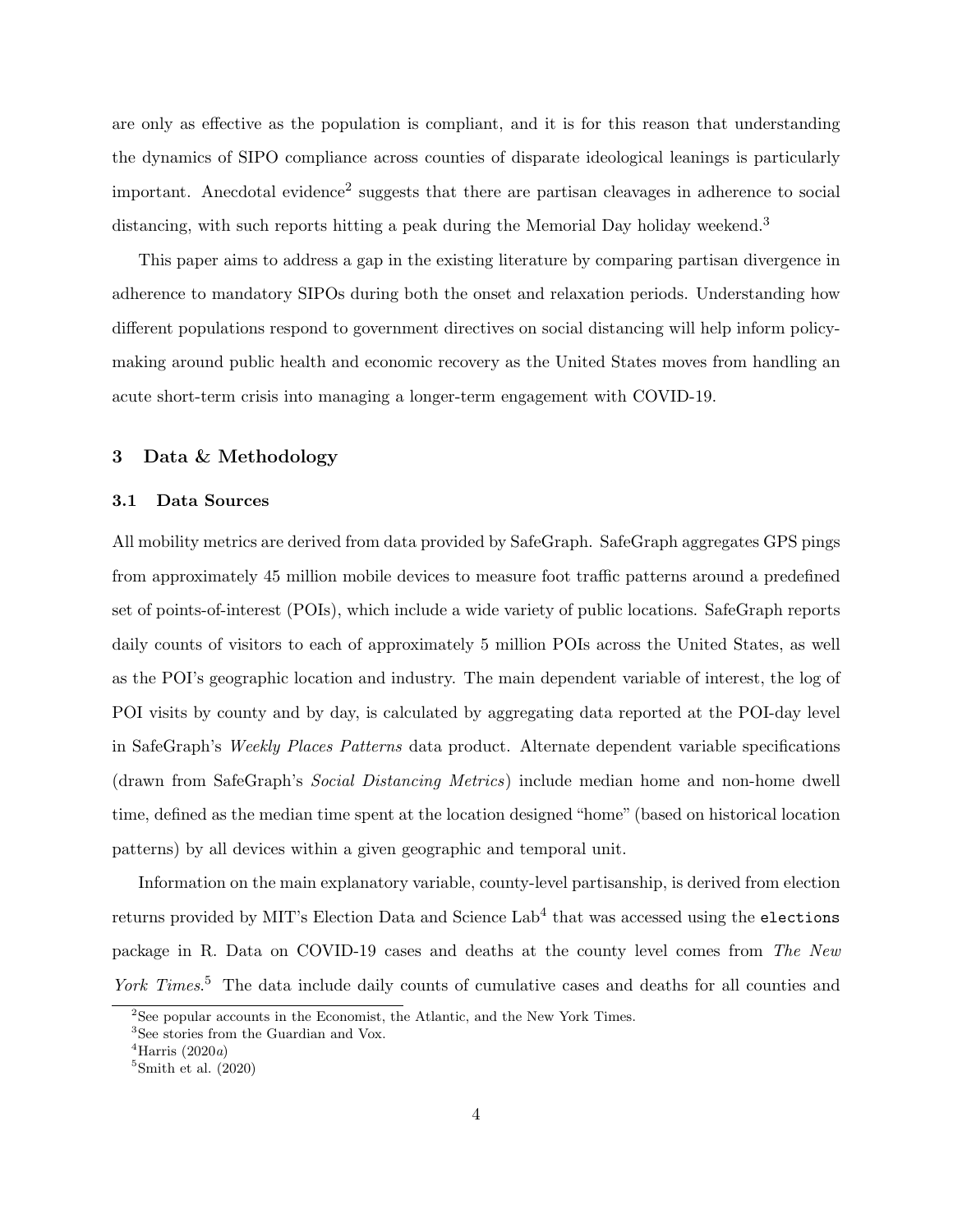county-equivalents in the United States. [Killeen et al.](#page-14-5) [\(2020\)](#page-14-5) provide a helpful dataset of countylevel policy interventions, including detail on diverse interventions and effective dates. County-level implementation dates for SIPOs are sourced from this dataset and from the National Association of Counties.[6](#page-0-0) Demographic covariates are from the 2016 5-year American Community Survey (ACS) administered by the US Census Bureau, accessed using the tidycensus package in R.[7](#page-0-0) Weather data, which includes information on daily maximum temperatures, minimum temperatures, and precipitation, is provided courtesy of gridMET.[8](#page-0-0)

#### 3.2 Empirical Specification

Building on the model of [Allcott et al.](#page-13-0) [\(2020\)](#page-13-0), my main empirical specification takes the form:

$$
log(c_{it}) = \alpha_t \rho_i + X_{it} * \gamma_t + \varepsilon_{it}
$$
\n<sup>(1)</sup>

where  $c_{it}$  is the number of POI visits in county i during week t,  $X_{it}$  are non-parametric and time-varying controls, and  $\varepsilon_{it}$  is the county-specific error term. Standard errors are clustered at the county level throughout.

The chief extension beyond the methodology of [Allcott et al.](#page-13-0) [\(2020\)](#page-13-0) comes in the specification of the weekly covariates: rather than reporting a coefficient estimate for the partisan difference between Democratic and Republican-leaning counties in POI visits by absolute week (that is, corresponding to a specific date on the calendar), I limit my sample to the universe of counties that were ever under a mandatory SIPO and adjust weekly measures to be reported relative to the week that a SIPO started and to the week that it ended.[9](#page-0-0) This approach discards temporal variation in the issuance of SIPOs, which allows us to estimate potentially divergent partisan trends in mobility with respect to the enactment of these policies themselves.

 ${}^{6}$ [Harris](#page-14-6) [\(2020](#page-14-6)b)

<sup>7</sup>[American Community Survey 5-year estimates](#page-13-7) [\(2016\)](#page-13-7)

<sup>8</sup>[Abatzoglou](#page-13-8) [\(2011\)](#page-13-8)

 $^{9}$ To clarify, I generated a *weeks\_since\_start* variable that counted the number of weeks since a SIPO began. Weeks before the SIPO were counted as negative and the week the SIPO began was labeled 0. Under this approach, the weeks\_since\_start value for Franklin County, Ohio (SIPO effective start date  $3/24/20$ ) for the week starting  $3/16/20$  would be -1, as would the value for Richland County, South Carolina (SIPO effective date  $4/7/20$ ) for the week starting  $3/30/20$ . Allcott et al. would treat these two observations as occurring in separate weeks, but my specification treats them as occurring in the same week *relative to their local SIPO*. An analogous approach was taken for the weeks\_since\_end variable, relative to the week in which a county's SIPO was discontinued.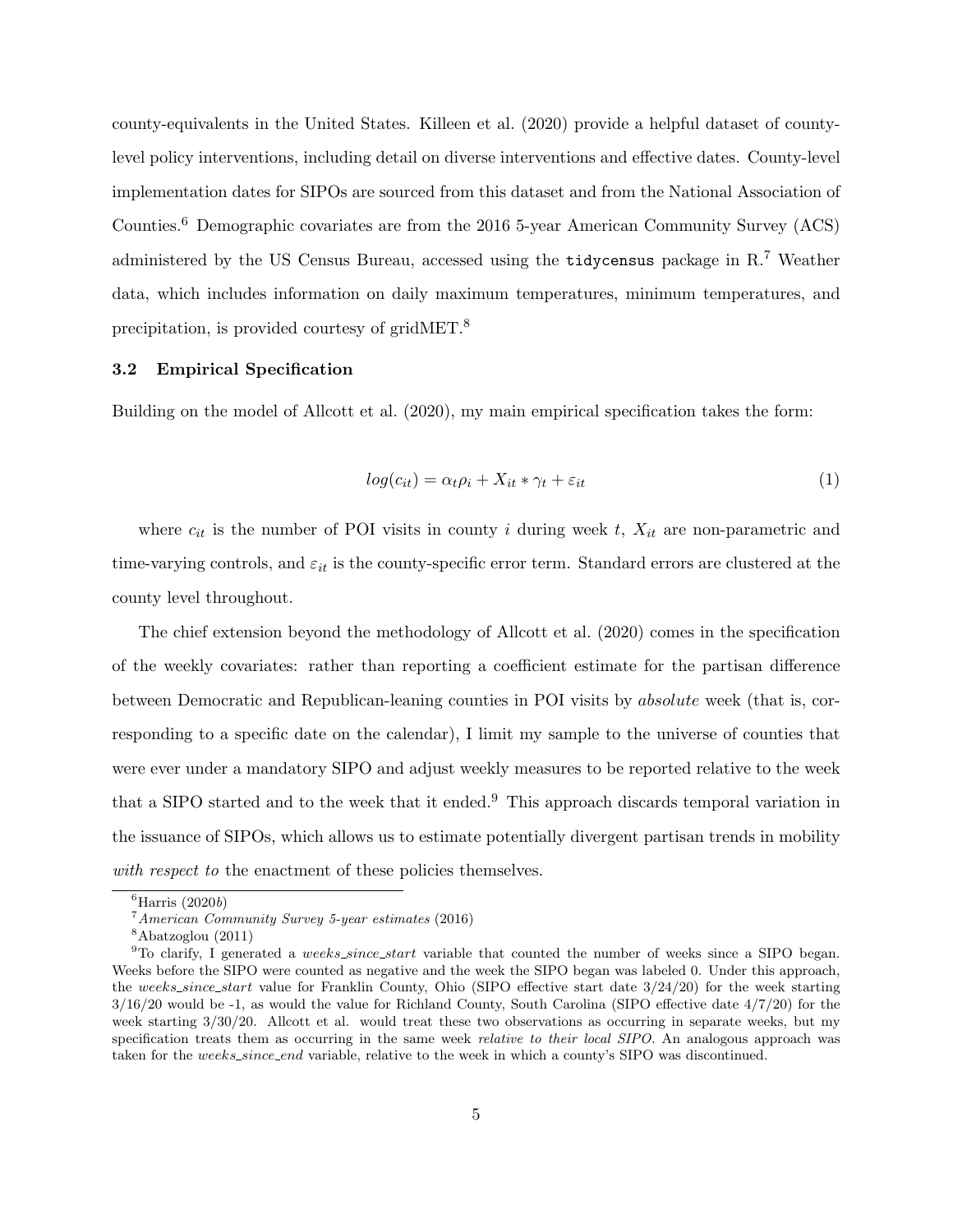# 4 Results

Figure [1](#page-5-0) shows a weekly time series of normalized POI visits for all counties in the United States, not just those that were ever under a SIPO order, for all absolute calendar weeks starting from January 27 to May 31 (i.e., the week starting May 25). Counties with a share of the vote for Trump at or higher than the country median are defined "Republican" and those below the median are labeled "Democrat."

<span id="page-5-0"></span>

Figure 1: Normalized POI Visits by Week and County Partisan Lean

Normalized POI visits by week and county partisan lean with the week of January 27 as the baseline. POI visits are defined as the sum total of all visits to all POIs in a given county and given seven-day period.

The figure demonstrates that total POI visits by county-week, normalized to the week of January 27, plunged steeply during the second and third weeks of March for locations of both ideological leanings. However, Republican counties "bottomed out" at a much higher minimum of POI visits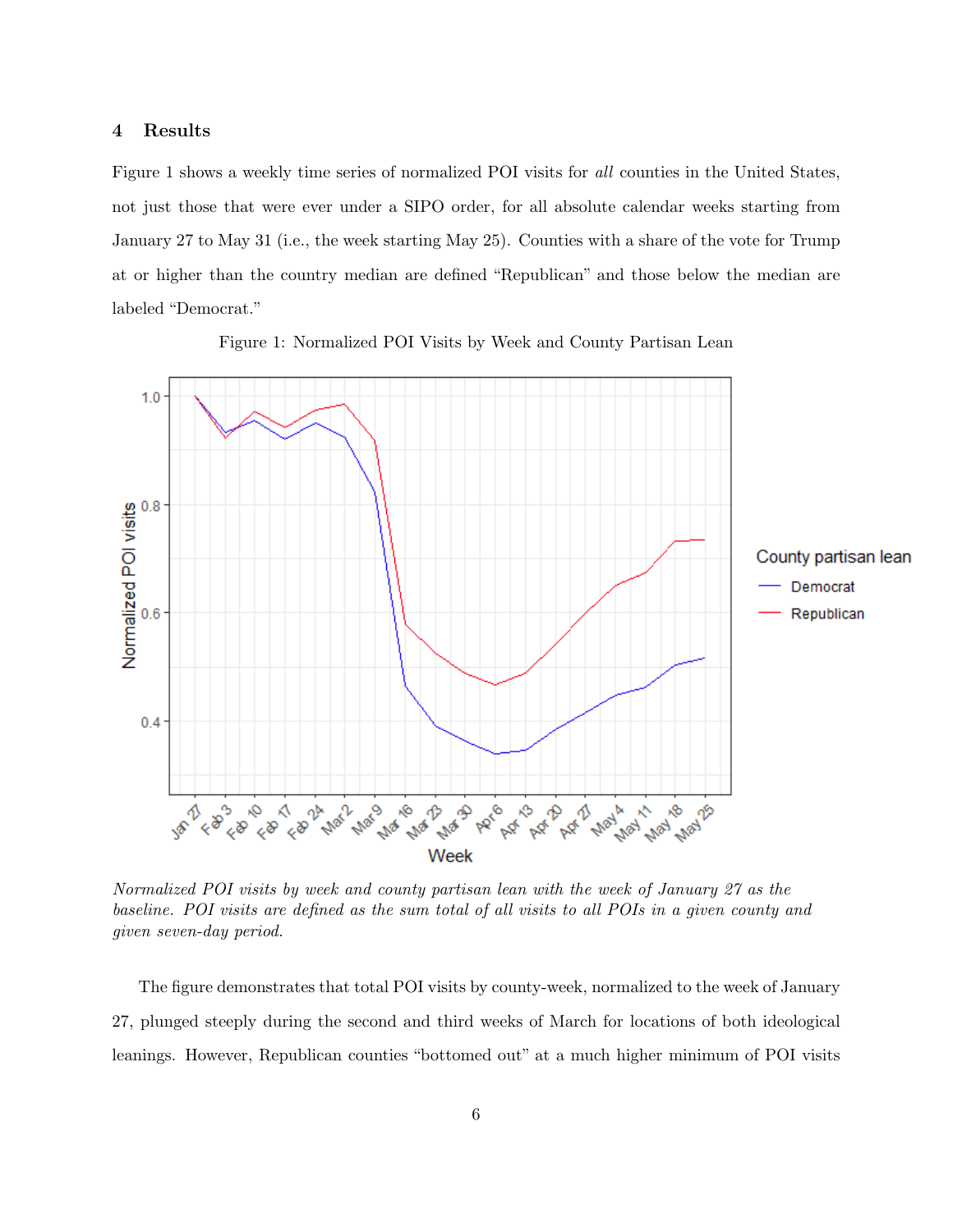(about 48% of the baseline visits count, during the week of April 6) than did Democratic counties (35% of baseline visit counts). Both sets of counties have seen continuous increase in POI visits since early April, but Republican counties had attained roughly 75% of pre-pandemic visitation levels by the week of May 25, while Democratic counties had just barely broken the 50% threshold.

Table [1](#page-7-0) reports the results from the main empirical specification described in section 3.2 above, with a simple regression of  $log\_total\_visits$  on county partisanship with weekly coefficients and county and week fixed effects. The coefficients on weeks -8 to -3 suggest that Republican and Democratic counties behaved very similarly in terms of POI visits from 8 weeks to 3 weeks pre-SIPO (the baseline period), as illustrated by Figure [1.](#page-5-0) However, by 2 weeks before the normalized SIPO effective start date, a sharp divergence is noticeable: Republican counties see much higher POI visitation rates (0.247), and this distinction only grows sharper over time. In week 0, the effective start week of SIPOs, the coefficient estimate is 0.652, suggesting that a move from a heavily Democratic county in the 10th percentile in terms of Trump vote to a heavily Republican county in the 90th percentile would result in a  $25.4\%$  increase in POI visits.<sup>[10](#page-0-0)</sup> The difference between Republican and Democratic counties begins to diminish as time passes after the SIPO is enacted, although it does persist quite strongly even after a full month.

<sup>&</sup>lt;sup>10</sup>The 90th percentile of Trump vote share is 0.807 and the 10th percentile is 0.417:  $(0.807 - 0.417) * 0.652 = 0.254$ .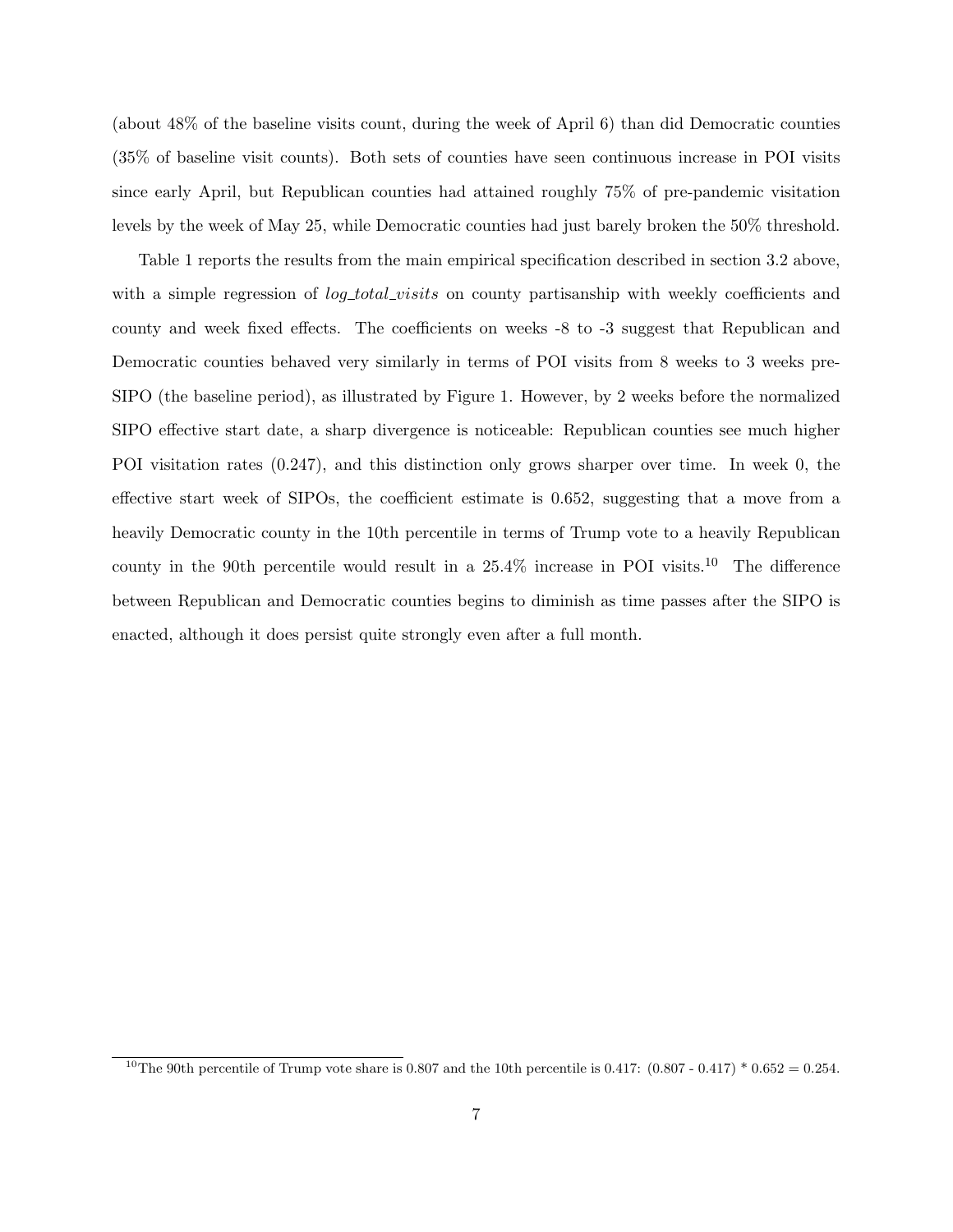| <b>Table</b> |  |
|--------------|--|
|              |  |

| Specification                           | (1)            | (2)            | (3)     |
|-----------------------------------------|----------------|----------------|---------|
| 8 weeks prior $(-8)$                    | $-0.026$       | $-0.016$       | 0.000   |
|                                         | (0.010)        | (0.009)        | (0.000) |
| 7 weeks prior $(-7)$                    | $-0.012$       | $-0.004$       | 0.008   |
|                                         | (0.010)        | (0.009)        | (0.006) |
| 6 weeks prior $(-6)$                    | $-0.010$       | 0.006          | 0.045   |
|                                         | (0.010)        | (0.009)        | (0.005) |
| $5$ weeks prior $(-5)$                  | $-0.024$       | 0.006          | 0.049   |
|                                         | (0.010)        | (0.009)        | (0.005) |
| 4 weeks prior $(-4)$                    | $-0.023$       | 0.006          | 0.032   |
|                                         | (0.010)        | (0.009)        | (0.006) |
| 3 weeks prior $(-3)$                    | 0.031          | 0.046          | 0.005   |
|                                         | (0.010)        | (0.010)        | (0.007) |
| 2 weeks prior $(-2)$                    | 0.247          | 0.254          | 0.085   |
|                                         | (0.011)        | (0.011)        | (0.007) |
| 1 week prior $(-1)$                     | 0.489          | 0.500          | 0.163   |
|                                         | (0.011)        | (0.011)        | (0.007) |
| Week of effective date $(0)$            | 0.652          | 0.482          | 0.174   |
|                                         | (0.010)        | (0.011)        | (0.006) |
| 1 week post $(+1)$                      | 0.715          | 0.547          | 0.161   |
|                                         | (0.010)        | (0.011)        | (0.006) |
| 2 weeks post $(+2)$                     | 0.713          | 0.545          | 0.145   |
|                                         | (0.010)        | (0.011)        | (0.006) |
| 3 weeks post $(+3)$                     | 0.673          | 0.505          | 0.149   |
|                                         | (0.010)        | (0.011)        | (0.006) |
| 4 weeks post $(+4)$                     | 0.578          | 0.421          | 0.119   |
|                                         | (0.010)        | (0.011)        | (0.006) |
| County-time fixed effects               | Yes            | Yes            | Yes     |
| Demographic, health and policy controls | N <sub>o</sub> | Yes            | Yes     |
| Linear time trend control               | N <sub>o</sub> | N <sub>o</sub> | Yes     |
| Sample size                             | 44,316         | 41,837         | 34,454  |
| Adj. R-squared                          | 0.724          | 0.767          | 0.907   |

<span id="page-7-0"></span>Weekly Partisan Difference Relative to Week of SIPO Start Date Dependent variable: log total POI visits

Coefficient estimates show the predicted percentage difference in POI visits between two hypothetical counties with 0% and 100% vote share for Donald Trump, respectively, in the 2016 US presidential election. Week enumeration is relative to the start date of the SIPO that applies to the county in question. Counties that were never under a SIPO are dropped from the sample. Standard errors are reported in parentheses and clustered at the county level.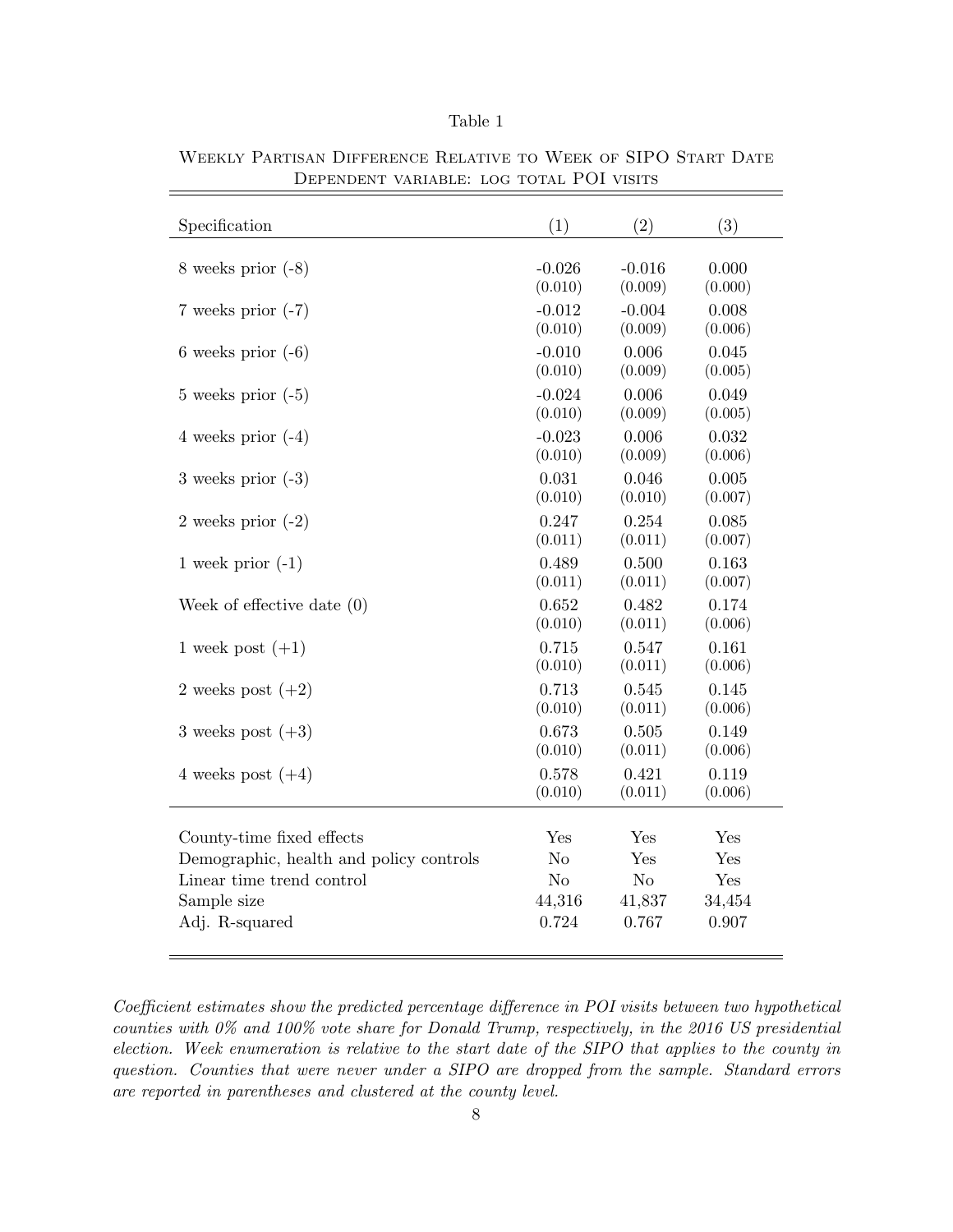Column (2) reports weekly coefficient estimates with controls for demographics, public health, and weather taken into consideration.<sup>[11](#page-0-0)</sup> Adding these controls attenuates the observed effect somewhat, although the stark temporal pattern of partisan divergence is preserved. These estimates suggest that moving from a strongly Democratic to a strongly Republican county in the week of a SIPO's effective start date results in an 18.8% increase in mobility as measured by POI visits, with the effect persisting to the magnitude of 16.4% 4 weeks post-SIPO implementation.

Column (3) retains the fixed effects and controls from models (1) and (2), and additionally incorporates a control for a linear time trend using a 2-week lag and lead of the dependent variable (log POI visits). Controlling for the time trend further attenuates the estimates, although the effects are still positive and statistically significant.

Figure [2](#page-9-0) provides a graphical illustration of these coefficient estimates. The plot emphasizes the sharp divergence between counties of different partisan leanings starting 2 weeks before SIPO effective start date, and these effects peak at or approximately 1-2 weeks after SIPOs go into effect and begin to diminish thereafter. This pattern is explored narratively with a case study of Ohio in Appendix Figure [9.](#page-20-0) These results suggest that Democratic areas (which tend to be more urban, more educated, and more susceptible to outbreaks of COVID-19) actually began social distancing before mandatory SIPOs went into effect, perhaps reacting to or anticipating outbreaks that occurred earlier than in more rural, Republican areas. The complementary conclusion is that Republican counties were less sensitive to social distancing mandates than their Democratic counterparts, and the inclusion of controls for population density and COVID-19 incidence suggest that the gap is not due solely to the urban-rural divide or case counts.

<sup>&</sup>lt;sup>11</sup>Demographic controls include county-level share of population by race, education, household income, occupation industry, and public transit usage. Public health controls include log population density, log population over 65, and a weekly decile ranking of log COVID-19 cases and deaths. Cases and deaths controls are particularly important to include because Democratic counties experience the vast majority of COVID-19 incidence, see Appendix Figure [4.](#page-15-0) Weather controls include weekly mean maximum temperature, mean minimum temperature, and mean precipitation.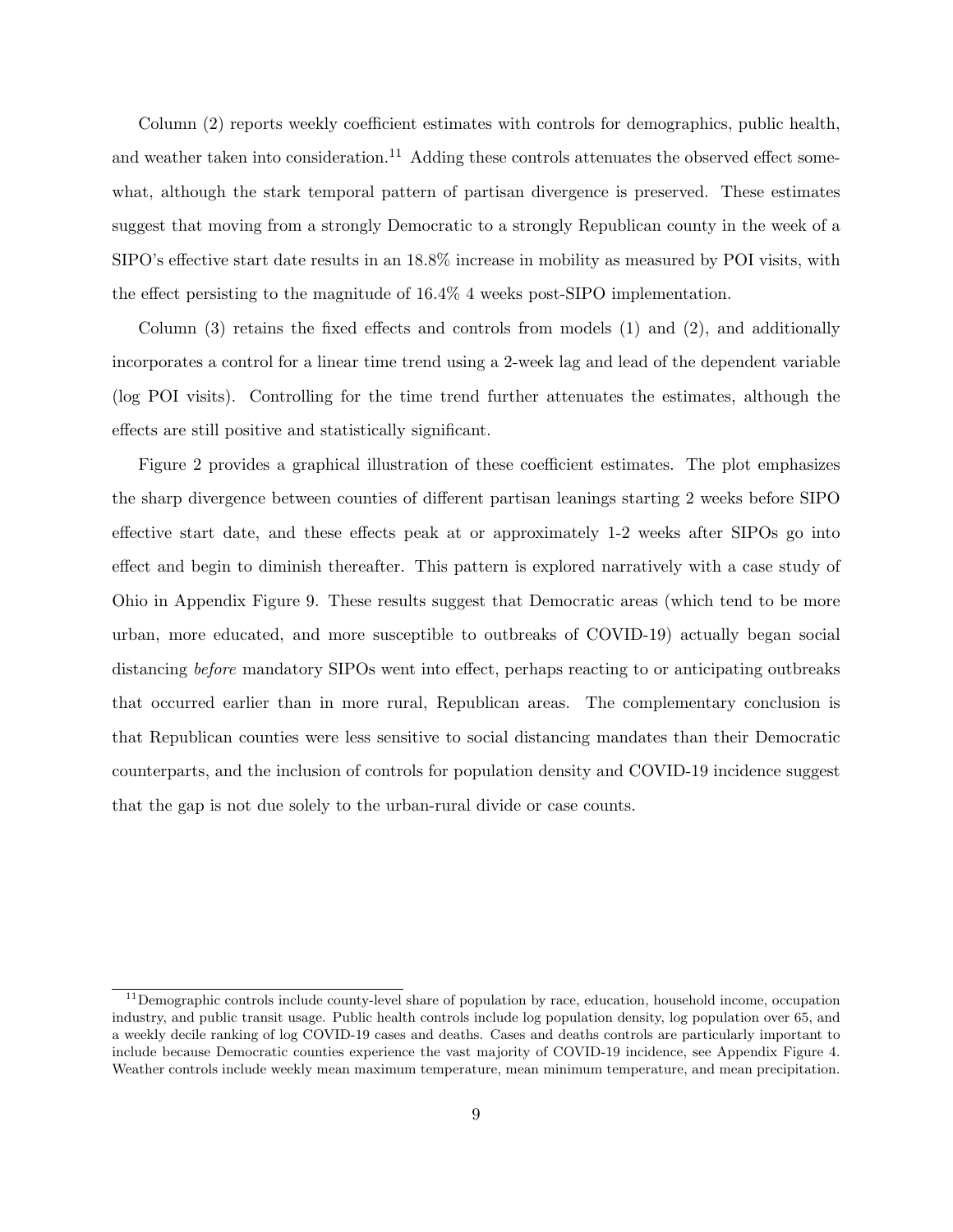<span id="page-9-0"></span>

Figure 2: Weekly Partisan Difference Coefficients Relative to SIPO Start Week

Weekly partisan difference coefficient

Table [2](#page-10-0) reports weekly coefficient estimates for partisan divergence in social mobility adherence relative to the end dates of SIPOs. The divergence appears to diminish as the effective SIPO end date approaches, but it still persists noticeably even 3 weeks after the SIPO end date. The coefficient on the strictest model specification including time trend controls, model (3), suggests that even 3 weeks after a SIPO is lifted Republican counties are visiting POIs 10% more than Democratic counties.[12](#page-0-0)

 $12(0.807 - 0.417) * 0.255 = 0.100$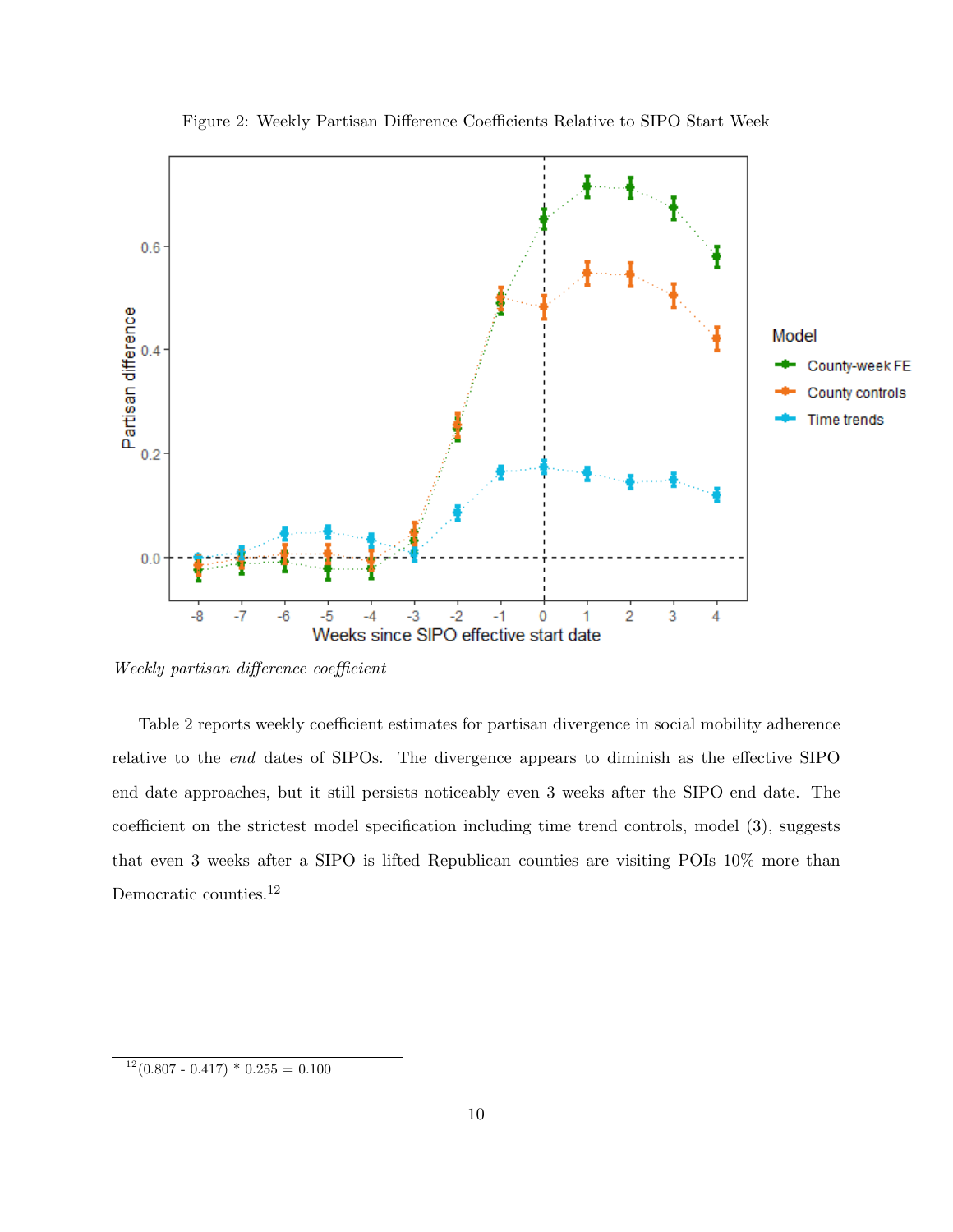| Table |  |
|-------|--|
|-------|--|

| Specification                           | (1)            | (2)            | $\left( 3\right)$ |
|-----------------------------------------|----------------|----------------|-------------------|
| 4 weeks prior $(-4)$                    | 0.948          | 0.709          | 0.164             |
|                                         | (0.014)        | (0.021)        | (0.011)           |
| 3 weeks prior $(-3)$                    | 0.979          | 0.720          | 0.194             |
|                                         | (0.014)        | (0.023)        | (0.011)           |
| 2 weeks prior $(-2)$                    | 0.936          | 0.670          | 0.167             |
|                                         | (0.013)        | (0.022)        | (0.011)           |
| 1 week prior $(-1)$                     | 0.849          | 0.596          | 0.159             |
|                                         | (0.013)        | (0.022)        | (0.012)           |
| Week of effective date $(0)$            | 0.770          | 0.530          | 0.168             |
|                                         | (0.013)        | (0.023)        | (0.168)           |
| 1 week post $(+1)$                      | 0.702          | 0.709          | 0.178             |
|                                         | (0.013)        | (0.016)        | (0.011)           |
| 2 weeks post $(+2)$                     | 0.674          | 0.661          | 0.212             |
|                                         | (0.013)        | (0.017)        | (0.011)           |
| 3 weeks post $(+3)$                     | 0.612          | 0.592          | 0.255             |
|                                         | (0.013)        | (0.018)        | (0.016)           |
| County-time fixed effects               | Yes            | Yes            | Yes               |
| Demographic, health and policy controls | No             | Yes            | Yes               |
| Linear time trend control               | N <sub>0</sub> | N <sub>0</sub> | Yes               |
| Sample size                             | 30,474         | 28,764         | 23,688            |
| Adj. R-squared                          | 0.695          | 0.753          | 0.895             |

<span id="page-10-0"></span>Weekly Partisan Difference Relative to Week of SIPO End Date Dependent variable: log total POI visits

Coefficient estimates show the predicted percentage difference in POI visits between two hypothetical counties with 0% and 100% vote share for Donald Trump, respectively, in the 2016 US presidential election. Week enumeration is relative to the end date of the SIPO that applies to the county in question. Counties that were never under a SIPO are dropped from the sample. Standard errors are reported in parentheses and clustered at the county level.

The plot of weekly coefficient estimates of partisan divergence relative to SIPO end in Figure [3](#page-11-0) indicate that the trends Allcott et al. identified are not unique to the onset of shelter-in-place orders: rather, they are a persistent feature of mobility patterns in the United States and do not disappear even weeks after a SIPO has been lifted. This trend is explored narratively with a case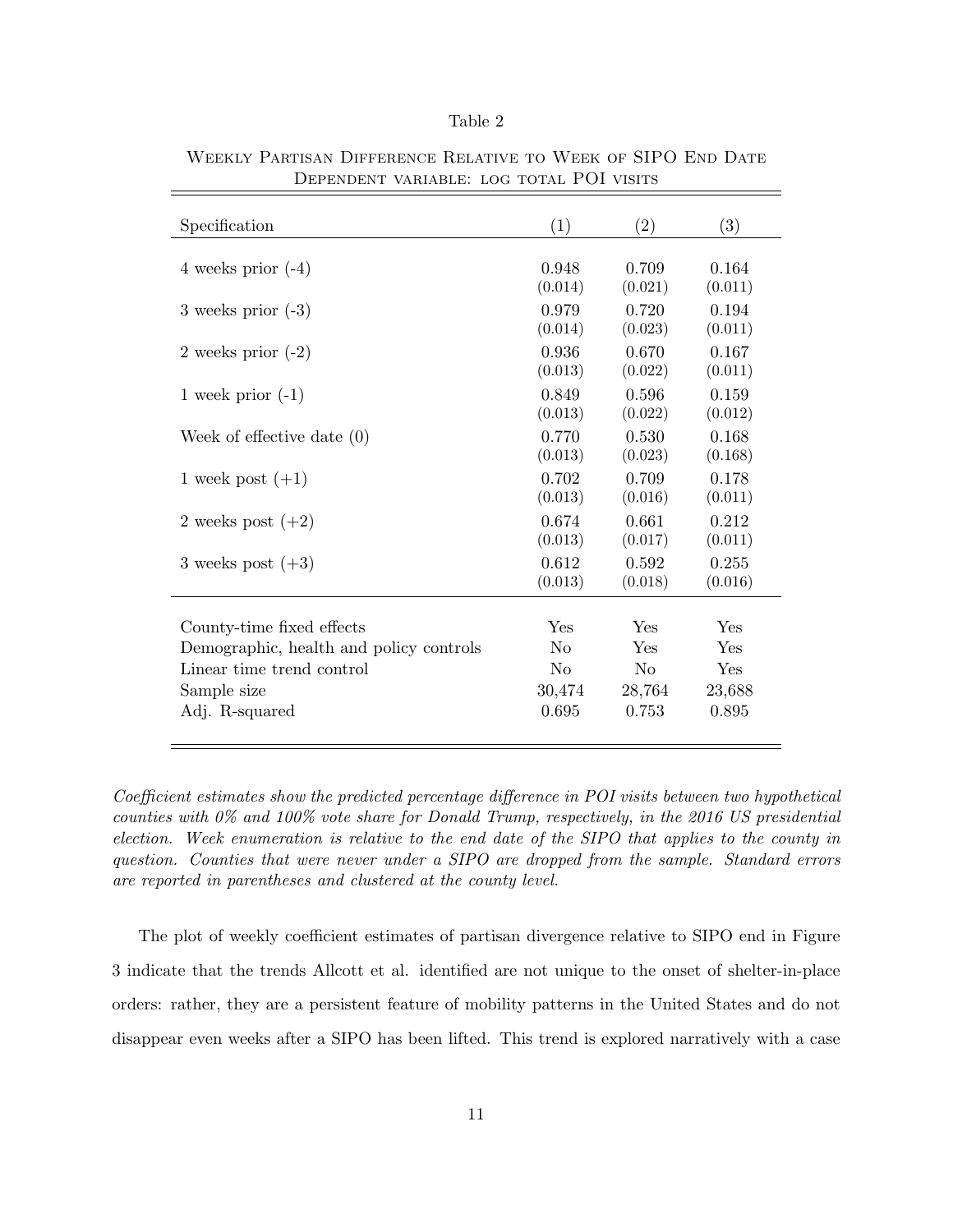study of the lifting of South Carolina's SIPO in Appendix Figure [10.](#page-21-0) This finding is also robust to alternate specifications of the dependent variable, including using the count of visitors to POIs from a census block group different from the one in which the POI is located (Appendix Figures [5](#page-16-0)  $\&$  [6\)](#page-17-0) and median time spent outside the home (Appendix Figures [7](#page-18-0)  $\&$  [8\)](#page-19-0).

Figure 3: Weekly Partisan Difference Coefficients Relative to SIPO End Week

<span id="page-11-0"></span>

# 5 Discussion

This paper has attempted to demonstrate that divergent trends in partisan mobility during the COVID-19 pandemic identified by [Allcott et al.](#page-13-0) [\(2020\)](#page-13-0) are not ephemeral: they persist before, during and after the application of policies designed to encourage social distancing and prevent community spread, and they are not explained solely by the urban-rural divide or mere COVID-19 incidence. Allcott et al. make the case that disparate and conflicting news sources contribute to the behavioral differences, and future work in this area could focus on teasing out more of the root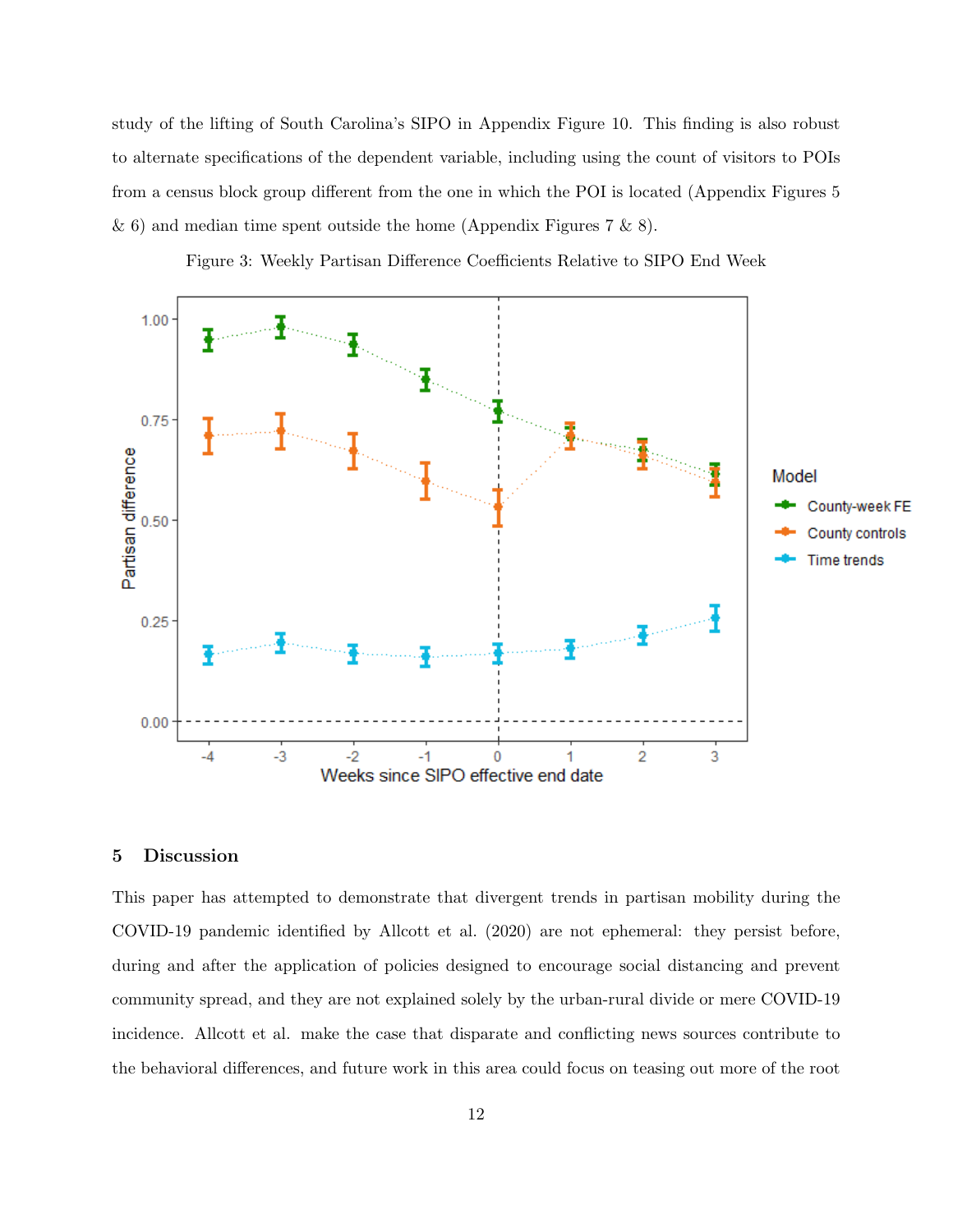causes for these divergent mobility trends.

This work could also benefit from an enhanced suite of controls, including COVID-19 test availability and results, as well as controls for other policy responses aside from SIPOs including school and non-essential business closures, out-of-state travel quarantines, gathering bans, and partisan news media consumption as in [Wright et al.](#page-14-2) [\(2020\)](#page-14-2). Another interesting extension of this approach would be to examine mobility patterns in states that never enacted a statewide SIPO but nonetheless had counties that issued SIPOs at the local level. Within-state mobility variation in that scenario could provide a richer picture of the root causes behind adherence (or non-adherence) to social distancing policies.

Ultimately, without a vaccine, the United States (and the world at large) is entering a protracted battle with COVID-19 that will likely last 18 months or more. Health experts have warned that, while the curve has largely been "flattened" for the time being, social distancing is still an important tool in preventing further outbreaks and pressures on the healthcare system. As recently as June 12, Director of the National Institute of Allergy and Infectious Diseases Dr. Anthony Fauci cautioned that states should rethink their reopening strategies if they experience a spike in cases.<sup>[13](#page-0-0)</sup> Understanding whether and how large populations respond and adhere to SIPOs is critical, given that social distancing remains the most effective impediment to COVID-19 in the absence of a vaccine. If large swaths of the country are less likely to comply with SIPOs, then perhaps other policy interventions should be explored to limit community spread. Policymakers will need the types of insight provided by this and similar research to make decisions that are, and will continue to be, life-and-death.

<sup>&</sup>lt;sup>13</sup>As reported by [CNN.](https://www.cnn.com/2020/06/12/politics/anthony-fauci-reopening-hospitalizations-trump-rally-cnntv/index.html)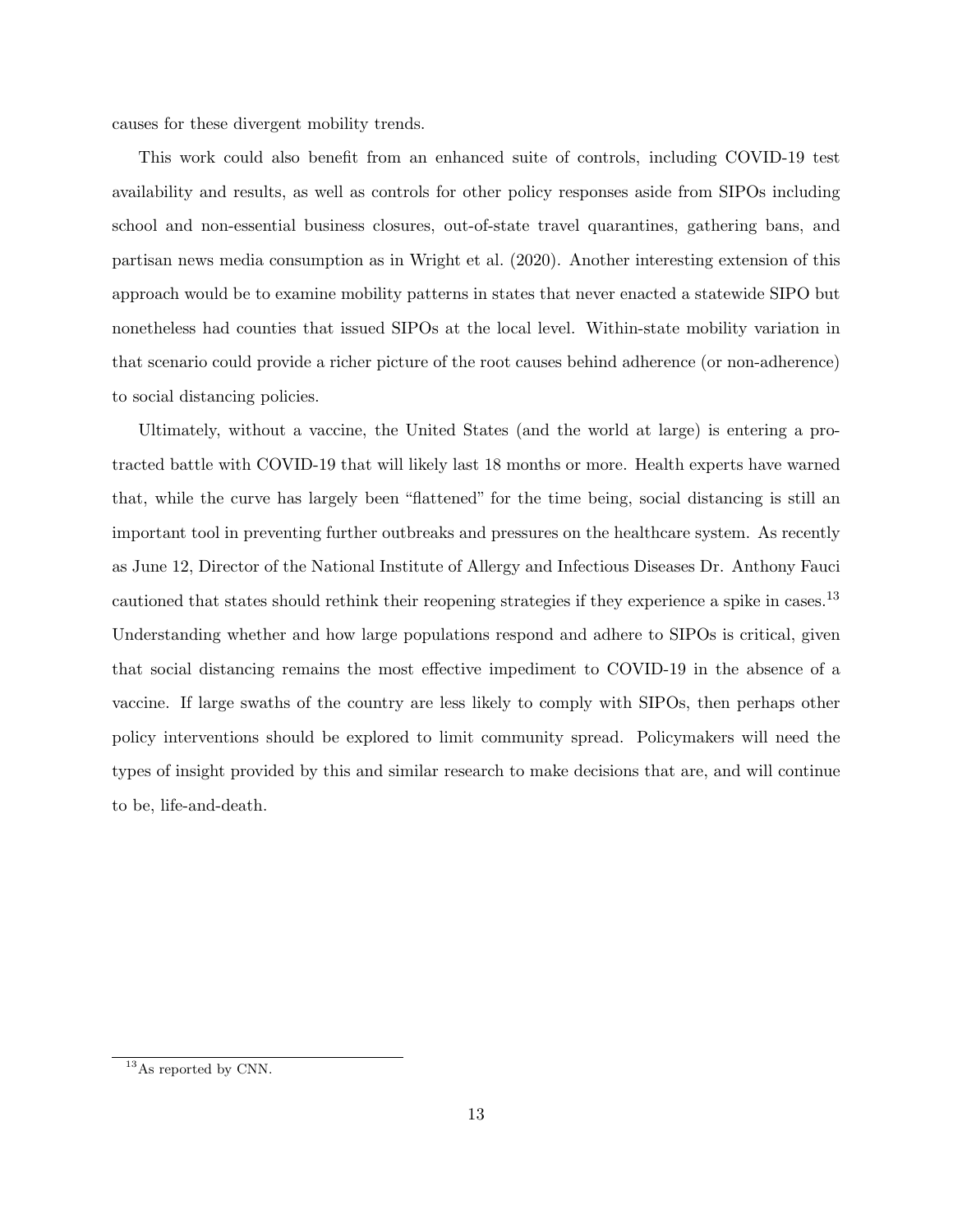### <span id="page-13-8"></span>References

- Abatzoglou, John T. 2011. "Development of gridded surface meteorological data for ecological applications and modelling." International Journal of Climatology http://www.climatologylab.org/gridmet.html.
- <span id="page-13-5"></span>Abouk, Rahi and Babak Heydari. 2020. The Immediate Effect of COVID-19 Policies on Social Distancing Behavior in the United States. Available at ssrn: https://ssrn.com/abstract=3571421.
- <span id="page-13-6"></span>Adolph, Christopher, Kenya Amano, Bree Bang-Jensen, Nancy Fullman and John Wilkerson. 2020. Pandemic Politics: Timing State-Level Social Distancing Responses to COVID-19. Preprint APSA.
- <span id="page-13-0"></span>Allcott, Hunt, Levi Boxell, Jacob Conway, Matthew Gentzkow, Michael Thaler and David Yang. 2020. Polarization and Public Health: Partisan Differences in Social Distancing during the Coronavirus Pandemic. Working Paper 26946 NBER.
- <span id="page-13-7"></span>American Community Survey 5-year estimates. 2016.
- <span id="page-13-1"></span>Courtemanche, Charles, Joseph Garuccio, Anh Le, Joshua Pinkston and Aaron Yelowitz. 2020. "Strong Social Distancing Measures In The United States Reduced The COVID-19 Growth Rate." Health Affairs Advance online publication: https://doi.org/10.1377/hlthaff.2020.00608.
- <span id="page-13-2"></span>Dave, Dhaval M., Andrew I. Friedson, Kyutaro Matsuzawa and Joseph J. Sabia. 2020. When Do Shelter-in-Place Orders Fight COVID-19 Best? Policy Heterogeneity Across States and Adoption Time. Working Paper 27091 NBER.
- <span id="page-13-3"></span>Friedson, Andrew I., Drew McNichols, Joseph J. Sabia and Dhaval Dave. 2020. Did California's Shelter-in-Place Order Work? Early Coronavirus-Related Public Health Effects. Working Paper 26992 NBER.
- <span id="page-13-4"></span>Greenstone, Michael and Vishan Nigam. 2020. Does Social Distancing Matter? Working paper 2020-26 Becker Friedman Institute for Economics.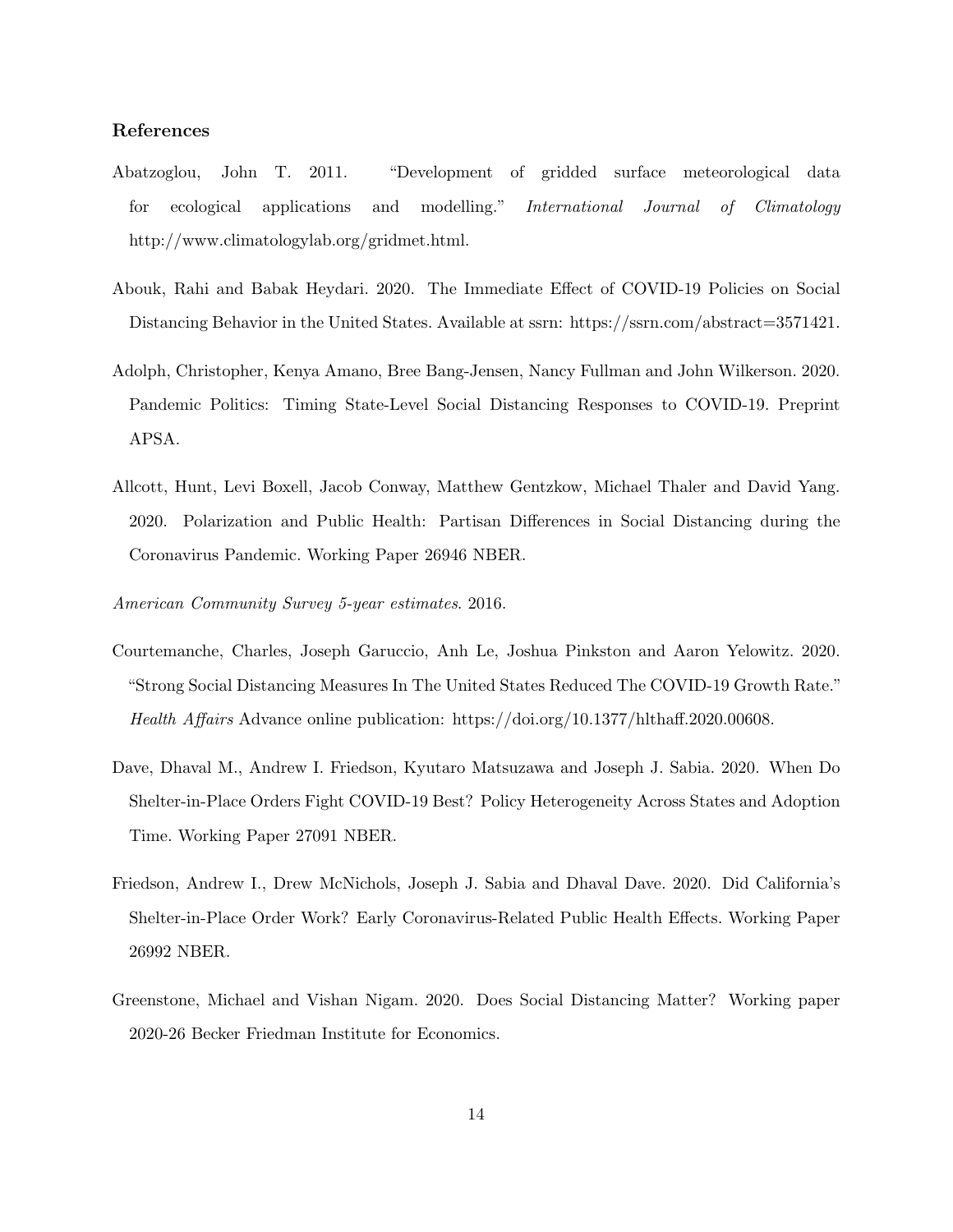- <span id="page-14-0"></span>Gupta, Sumedha, Thuy D. Nguyen, Felipe Lozano Rojas, Shyam Raman, Byungkyu Lee, Ana Bento, Kosali I. Simon and Coady Wing. 2020. Tracking Public and Private Responses to the COVID-19 Epidemic: Evidence from State and Local Government Actions. Working Paper 27027 NBER.
- <span id="page-14-3"></span>Harris, Jonathan. 2020a. "Counties and COVID-19: Safer at Home Orders." [https://www.naco.](https://www.naco.org/resources/featured/counties-and-covid-19-safer-home-orders) [org/resources/featured/counties-and-covid-19-safer-home-orders](https://www.naco.org/resources/featured/counties-and-covid-19-safer-home-orders).
- <span id="page-14-6"></span>Harris, Jonathan. 2020b. "Counties and COVID-19: Safer at Home Orders." [https://www.naco.](https://www.naco.org/resources/featured/counties-and-covid-19-safer-home-orders) [org/resources/featured/counties-and-covid-19-safer-home-orders](https://www.naco.org/resources/featured/counties-and-covid-19-safer-home-orders).
- <span id="page-14-5"></span>Killeen, Benjamin D., Jie Ying Wu, Kinjal Shah, Anna Zapaishchykova, Philipp Nikutta, Aniruddha Tamhane, Shreya Chakraborty, Jinchi Wei, Tiger Gao, Mareike Thies and Mathias Unberath. 2020. "A County-level Dataset for Informing the United States' Response to COVID-19.".
- <span id="page-14-1"></span>Painter, Marcus and Tian Qiu. 2020. Political Beliefs affect Compliance with COVID-19 Social Distancing Orers. Available at ssrn: https://ssrn.com/abstract=3569098.
- <span id="page-14-4"></span>Smith, Mitch, Karen Yourish, Sarah Almukhtar, Keith Collins, Danielle Ivory and Amy Harmon. 2020. "Coronavirus (Covid-19) Data in the United States." [https://github.com/nytimes/](https://github.com/nytimes/covid-19-data) [covid-19-data](https://github.com/nytimes/covid-19-data).
- <span id="page-14-2"></span>Wright, Austin, Konstantin Sonin, Jesse Driscoll and Jarnickae Wilson. 2020. Poverty and Economic Dislocation Reduce Compliance with COVID-19 Shelter-in-Place Protocols. Working paper 2020- 40 Becker Friedman Institute for Economics.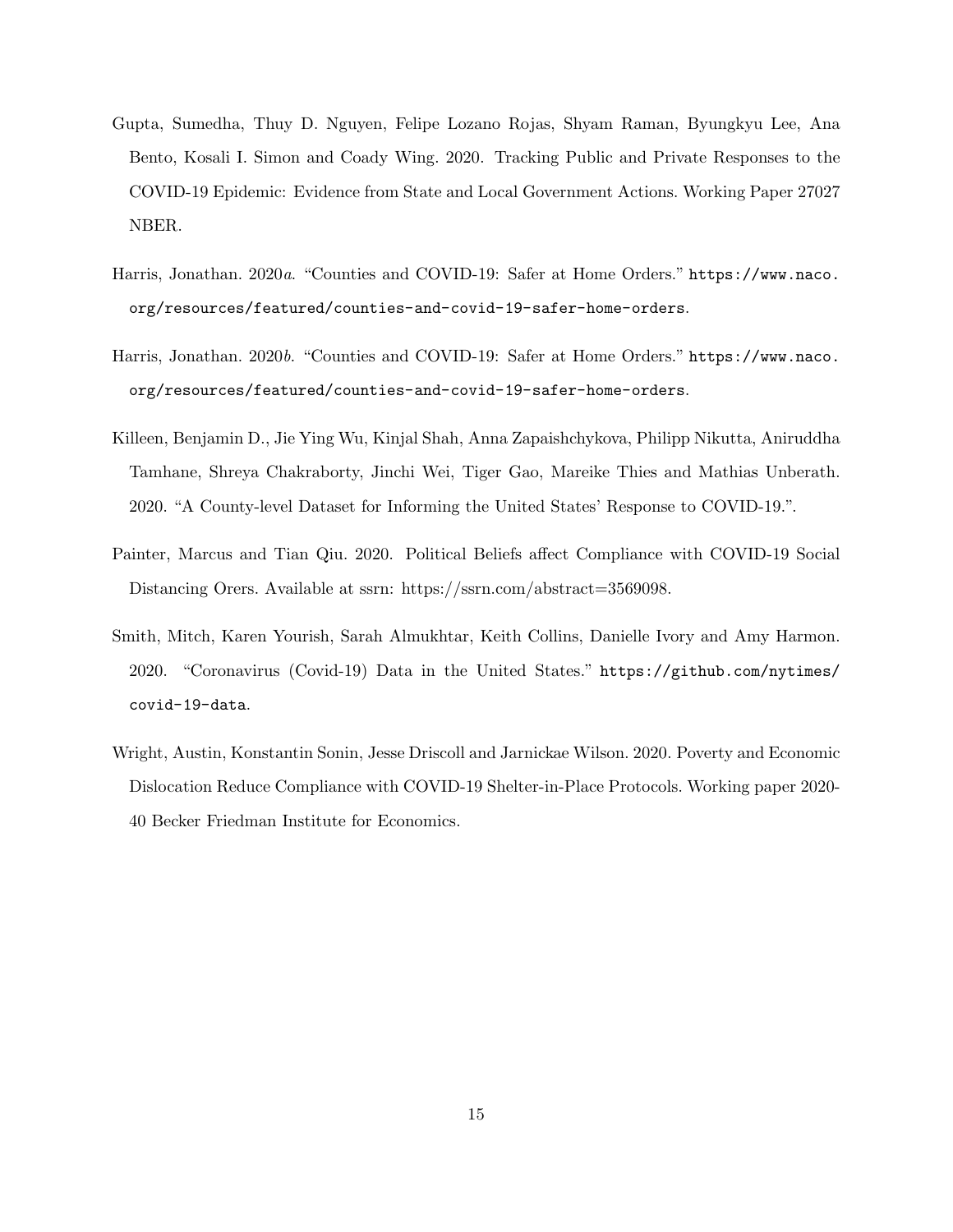# 6 Appendix

<span id="page-15-0"></span>

Figure 4: COVID-19 Cases and Deaths by Week and County Partisan Lean

COVID-19 cumulative cases and deaths by week and county partisan lean. "Partisan lean" refers to whether a county's vote share for Donald Trump in the 2016 election fell above or below the national median.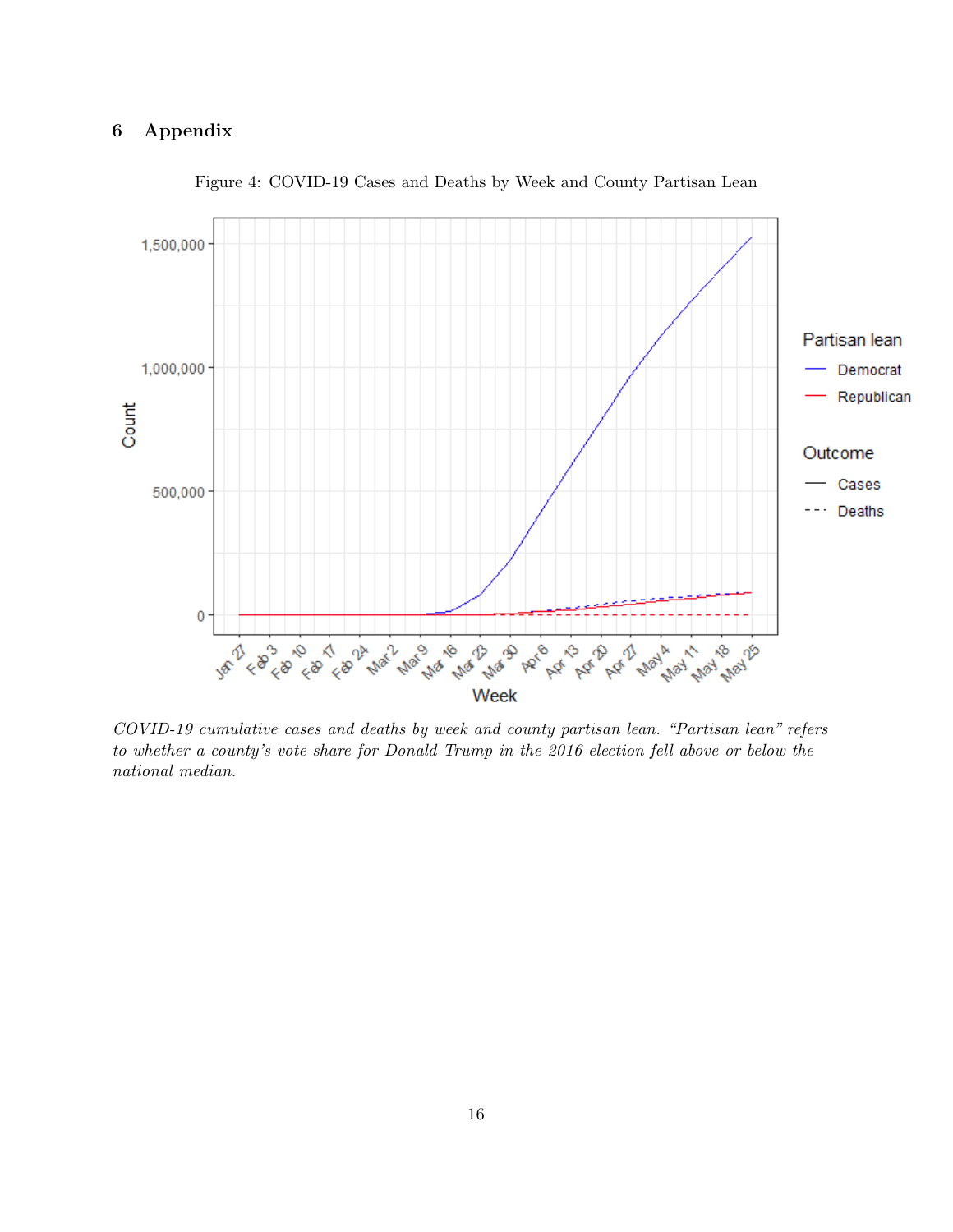<span id="page-16-0"></span>

Figure 5: Normalized Visitors from Different Census Block Groups

Normalized visitors to POIs from other census block groups by week and county partisan lean with the week of January 27 as the baseline.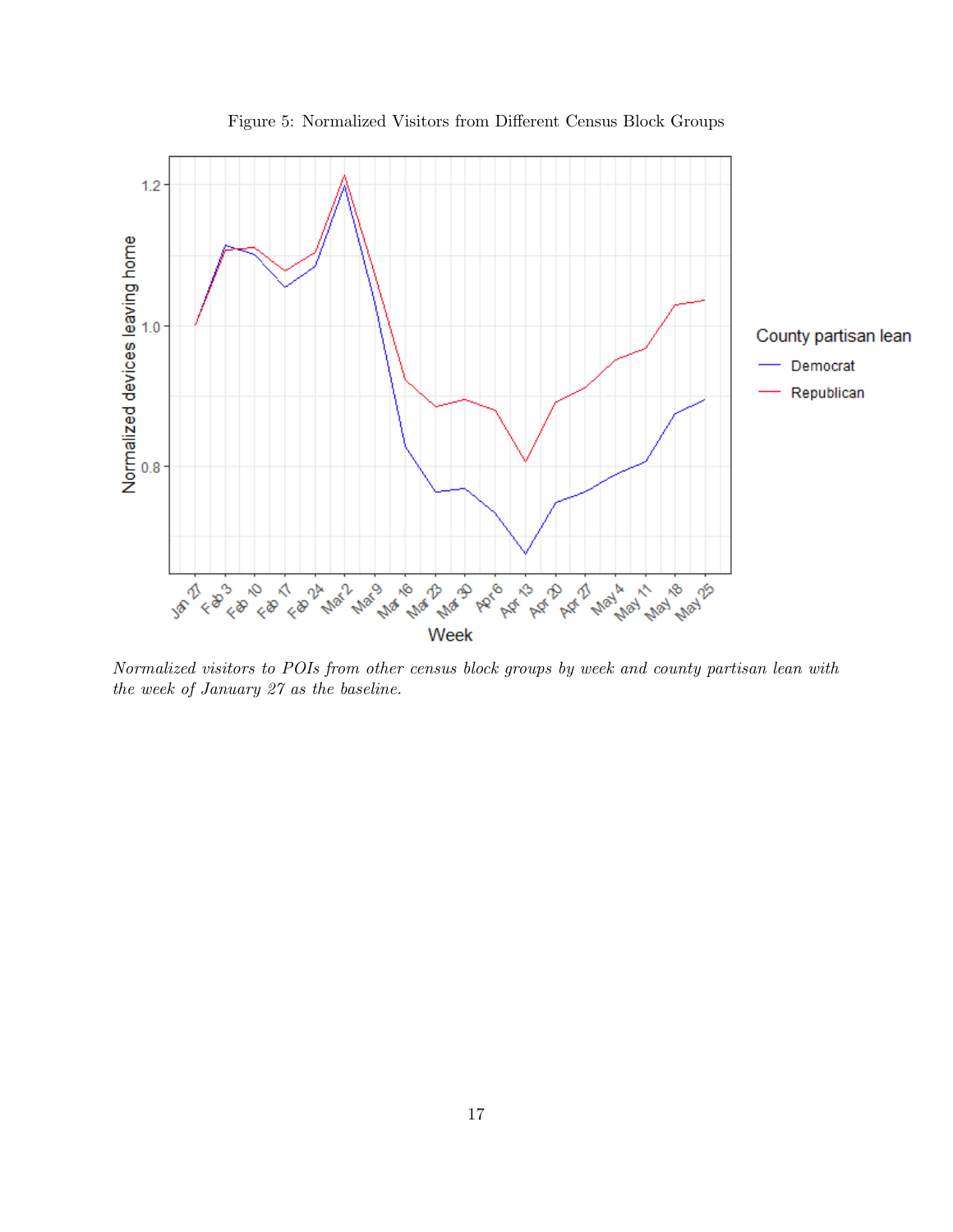

<span id="page-17-0"></span>Figure 6: Alternate Dependent Variable: Log Total Visitors from Different Block Groups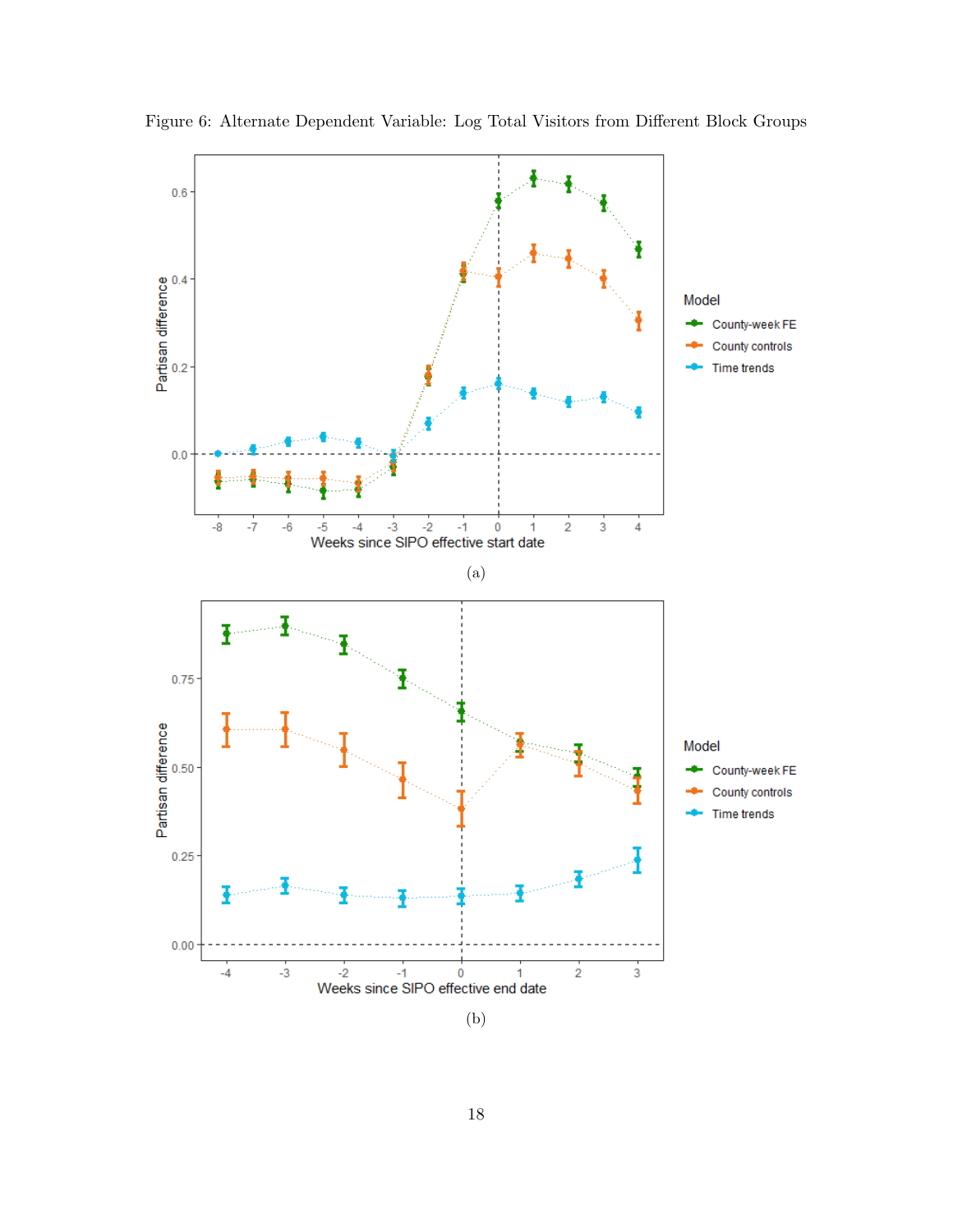

<span id="page-18-0"></span>Figure 7: Normalized Time Spent Outside the Home by Week and County Partisan Lean

Normalized time spent outside the home by week and county partisan lean with the week of January 27 as the baseline. Time spent outside the home is defined as the median device dwell time at locations outside that device's geohash-7 home area.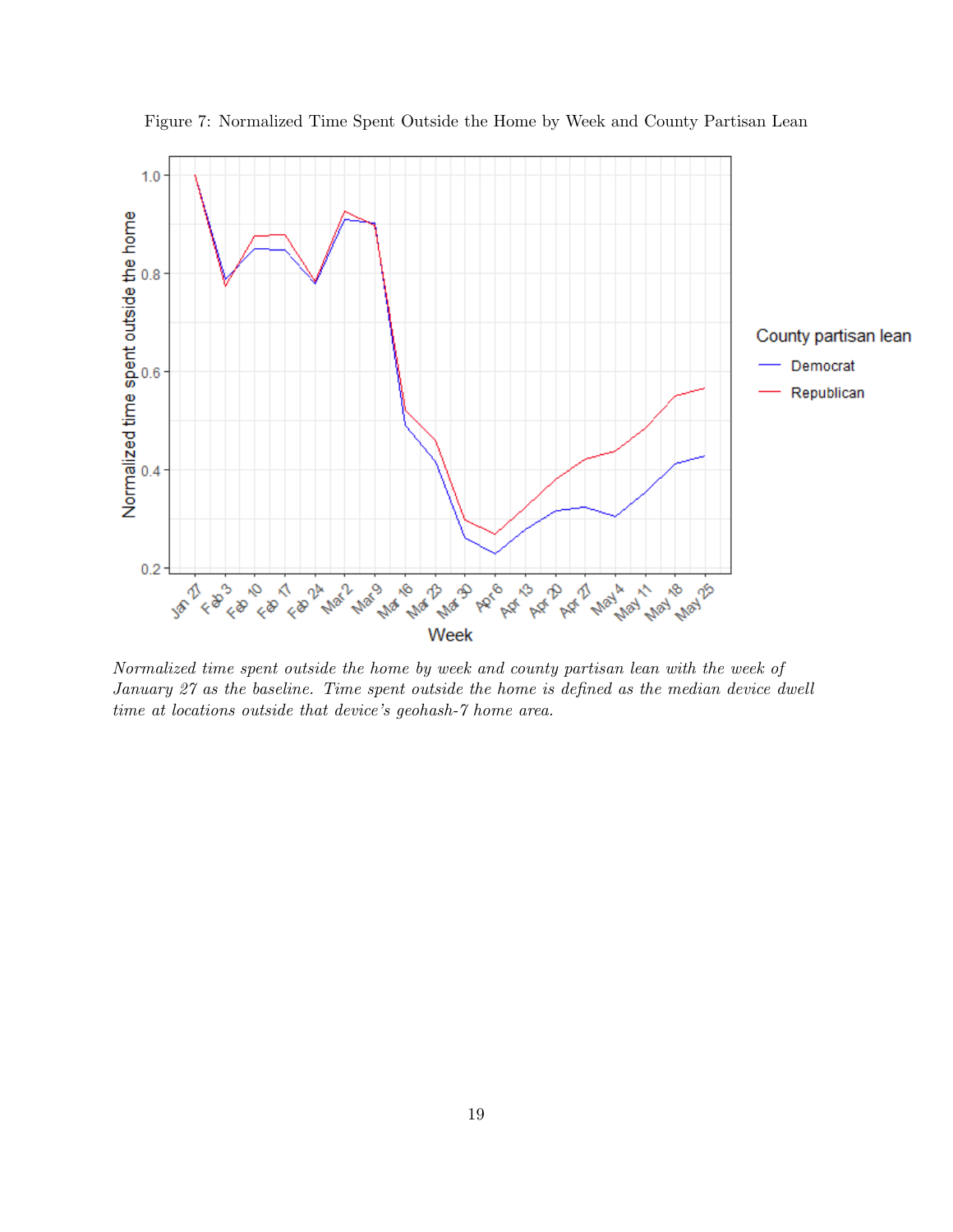<span id="page-19-0"></span>

Figure 8: Alternate Dependent Variable: Log Median Time Spent Outside the Home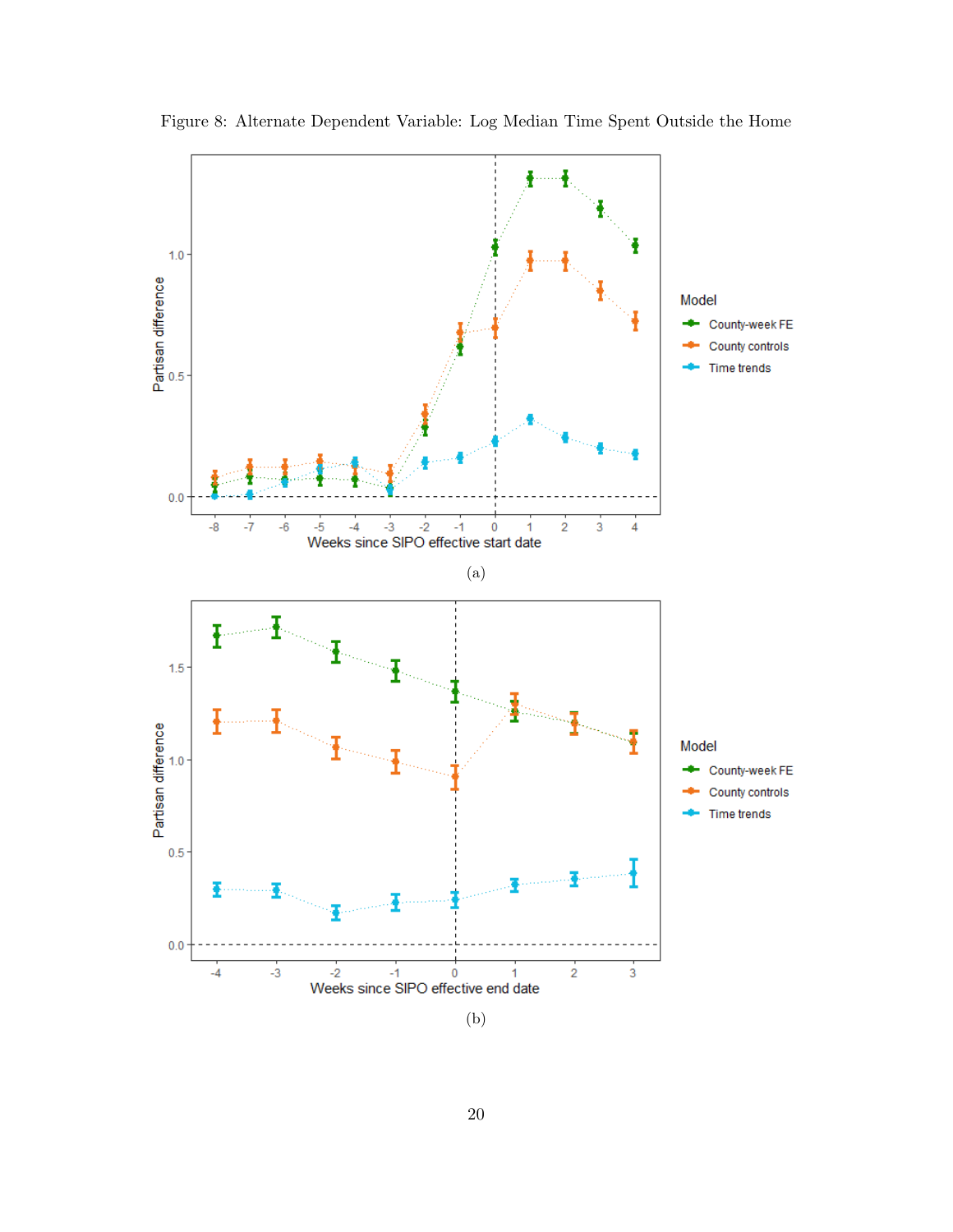<span id="page-20-0"></span>



Panel [9a](#page-20-0) shows the county-level vote in the 2016 US Presidential election in Ohio, with red counties representing votes for Donald Trump. Subsequent panels show county decile rankings in terms of POI visits for weeks relative to SIPO effective start dates. Weekly decile rankings are calculated in terms of all counties that were ever under a SIPO, normalized to  $n$  weeks since the start of the SIPO  $(n \in [-3, 4])$ . Darker shades represent higher deciles, i.e., more POI visits. The weekly figures illustrate that large, urban, Democratic counties like Cuyahoga, Franklin and Hamilton remained in lower deciles for POI visits throughout the period of analysis. On the other hand, smaller, rural, Republican counties (especially in the southern and eastern parts of the state) tend to rank relatively higher for POI visits, with the divergence growing more pronounced as time passes after the SIPO effective date.